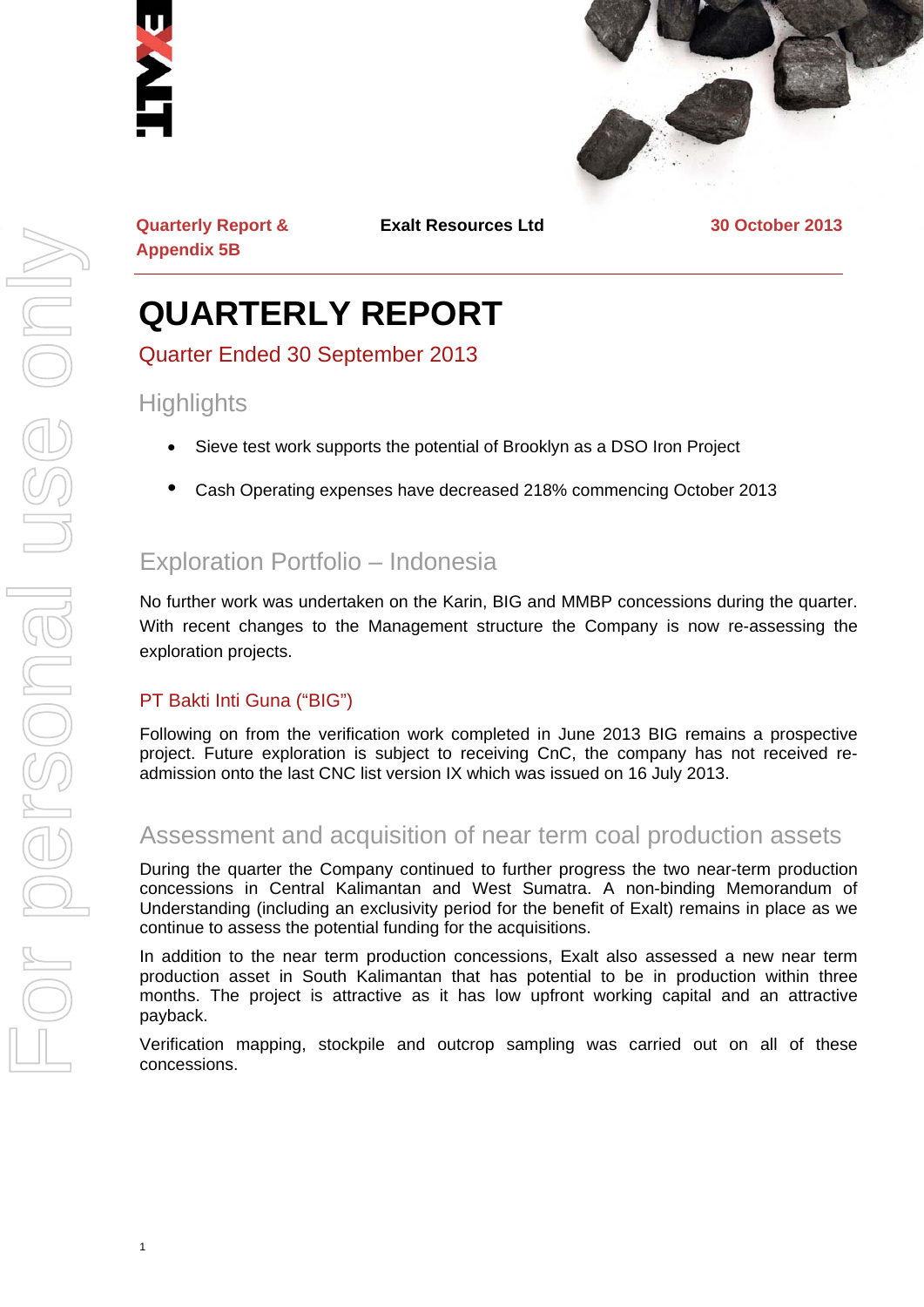

# Exploration - New South Wales Based Projects

Work on the NSW assets has progressed as planned with exploration activity outlined below. There was no further drilling in the quarter; the company has plans to a further Drill 8 to 10 holes targeting a 5MT minimum resource; required to support a niche goethite plus manganese DSO iron operation.

#### Brooklyn Iron Stone

Two vertical holes were drilled in the June Quarter, both holes intersected significant widths of iron from surface.

#### *Dry Sieve Test work*

The iron is mainly eluvial and colluvial goethite; opening up the possibility of a 'free dig' project processed simply with dry screening; a simple test was completed on bulk samples to determine if the high  $Al_2O_3$  material could be reduced to under 3%  $Al_2O_3$  by removing the fine material (mainly clays).

A simple test work project was conducted on the bulk samples, results of the test work were received on the 7 August 2013.

Based on the top of hole BNRC005 and comparing the fractions <1mm and >1mm, a significant proportion of the  $Al_2O_3$  and  $SiO_2$  appears to partition into the <1mm fraction as suspected.

|         | Size           | Fe%  |                  |     | Mn% SiO2% AI2O3% P% |                    | S% |                         |      |      | TiO2% LOI% CaFe% CaFe%+Mn |
|---------|----------------|------|------------------|-----|---------------------|--------------------|----|-------------------------|------|------|---------------------------|
| Total   | All            | 53.0 | 2.3              | 6.6 |                     |                    |    | 2.045 0.073 0.009 0.074 | 11.3 | 59.8 | 62.1                      |
| Average | $\leq 1$ mm l  | 49.5 | 3.4              | 8.4 |                     | $3.22$ 0.081 0.013 |    | 0.12                    | 11.3 | 55.8 | 59.2                      |
| Average | $>1$ mm $\mid$ | 54.2 | 2.0 <sub>l</sub> | 5.9 |                     | 1.65 0.071 0.007   |    | 0.06                    | 11.3 | 61.1 | 63.0                      |

~65% of the iron material was >1mm.

Table 1 –Sieve Test Results representing the top 92m of BNRC005

7 Bulk samples sieved into 4 fractions each and analysed separately by XRF Fusion

Fractions (<1mm, 1mm-3.35mm, 3.35mm-6.3mm and >6.3mm)

CaFe% = (Fe% / (100 – LOI%) x 100)

The Brooklyn Iron Ore Project is 62km by public sealed and gravel road north of Condobolin. Condobolin is on the Trans-Continental Railway, the main east-west freight rail line through Central NSW.

The two drillholes and test work has supported the potential positive commercial viability of the Brooklyn Project.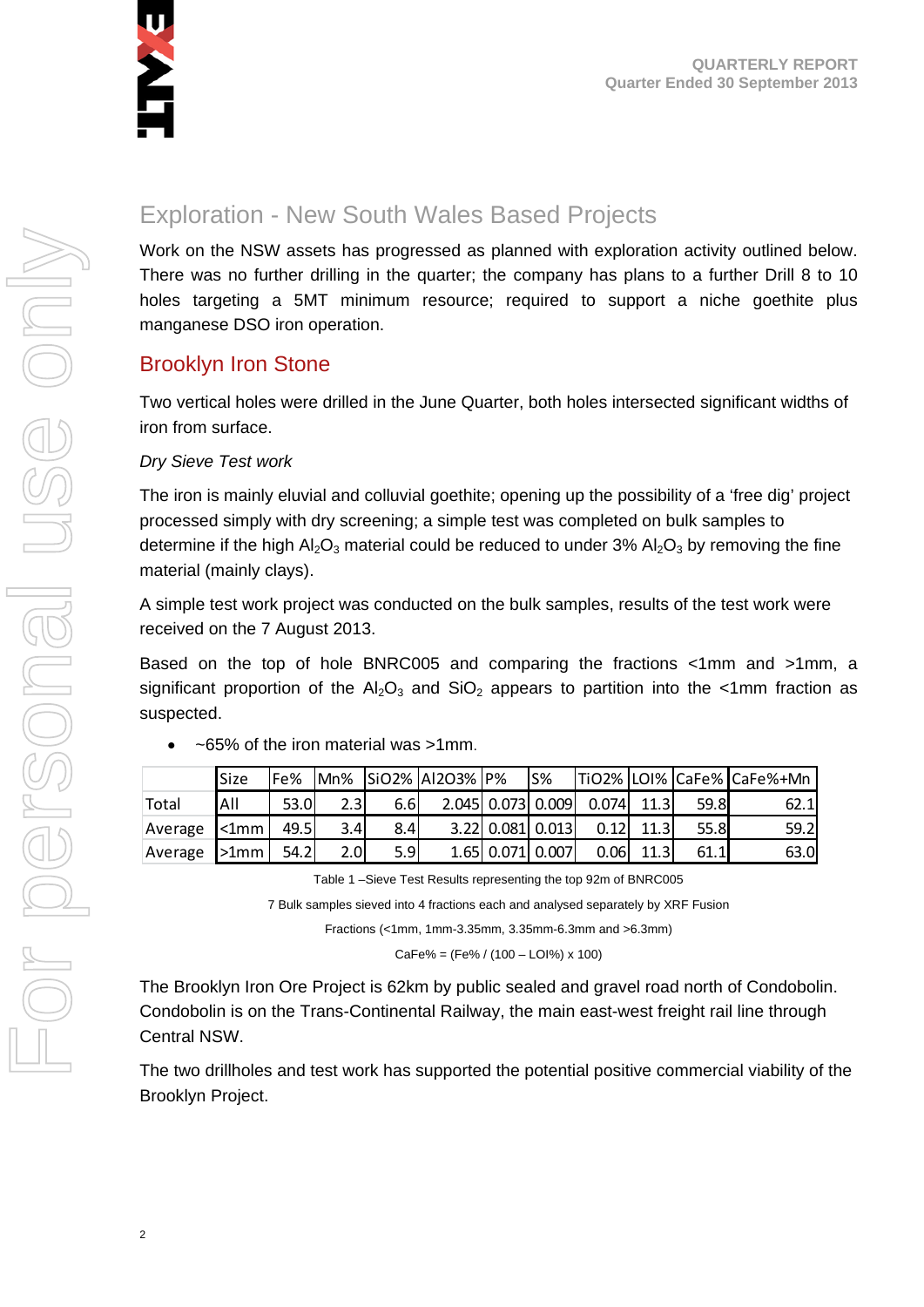

Figure 1 – Plan for Brooklyn (see fig 2 below) –Map of Outcropping Brooklyn Goethite Iron Shedding Downslope (Drillhole intercepts Calculated using a Internal Dilution of 2x Sample interval and a cut-off of CaFe >50%)



Figure 2 –Prospect Locations within EL7945 Mineral Hill South

# **Corporate**

The Company and its advisors are currently in discussions with several potential funding sources to attempt to secure sufficient acquisition and working capital financing to facilitate the acquisition of the near term production projects described earlier.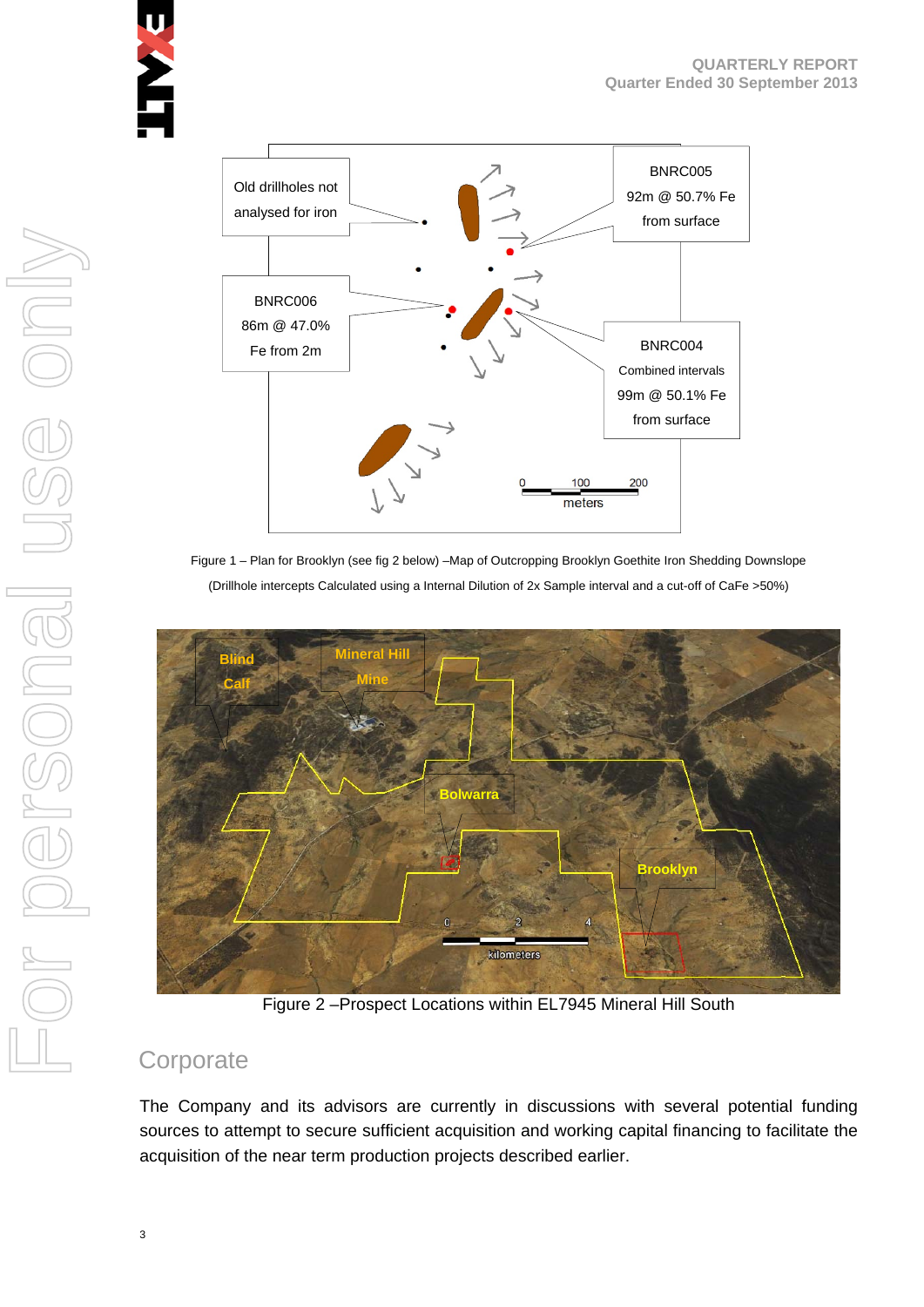

On 2 September 2013 William Moss AM resigned as Non-Executive Chairman and Robert Whitton was appointed Non-Executive Chairman. Due to Mr Moss's resignation 2,000,000 options have lapsed.

On 17 September 2013 Barry Tudor resigned as CEO and Managing Director. Due to Mr Tudor's resignation his 3,000,000 options have immediately vested and will expire on 16 March 2014 and 18,000,000 Performance Shares will be redeemed by the Company in accordance with their terms of issue.

Exalt cash expenditure due to above resignations will result in a 218% decrease in operating expenses. The Board will continue to monitor and reduce operating expenses where possible.

#### *Competent Person's Statement*

*The information in this report that relates to Indonesian Exploration Results is based on information provided by Mr A Kovago, Member of Australasian Institute of Mining and Metallurgy and a Consultant to Exalt Resources Limited. Mr A Kovago has sufficient experience that is relevant to the style of mineralisation and type of deposit under consideration and to the activity which he is undertaking to qualify as a Competent Person as defined in the 2004 Edition of the Australasian Code for Reporting of Exploration Results, Mineral Resources and Ore Reserves. Mr Kovago, consent to the inclusion in the report of the matters based on his information in the form and context in which it appears.* 

*The information in this report that relates to New South Wales Exploration Results is based on information provided by Mr D Ward, Member of Australasian Institute of Mining and Metallurgy and a Consultant to Exalt Resources*  Limited. Mr Ward has sufficient experience that is relevant to the style of mineralisation and type of deposit under *consideration and to the activity which he is undertaking to qualify as a Competent Person as defined in the 2004 Edition of the Australasian Code for Reporting of Exploration Results, Mineral Resources and Ore Reserves. Mr Ward, consent to the inclusion in the report of the matters based on his information in the form and context in which it appears.*

4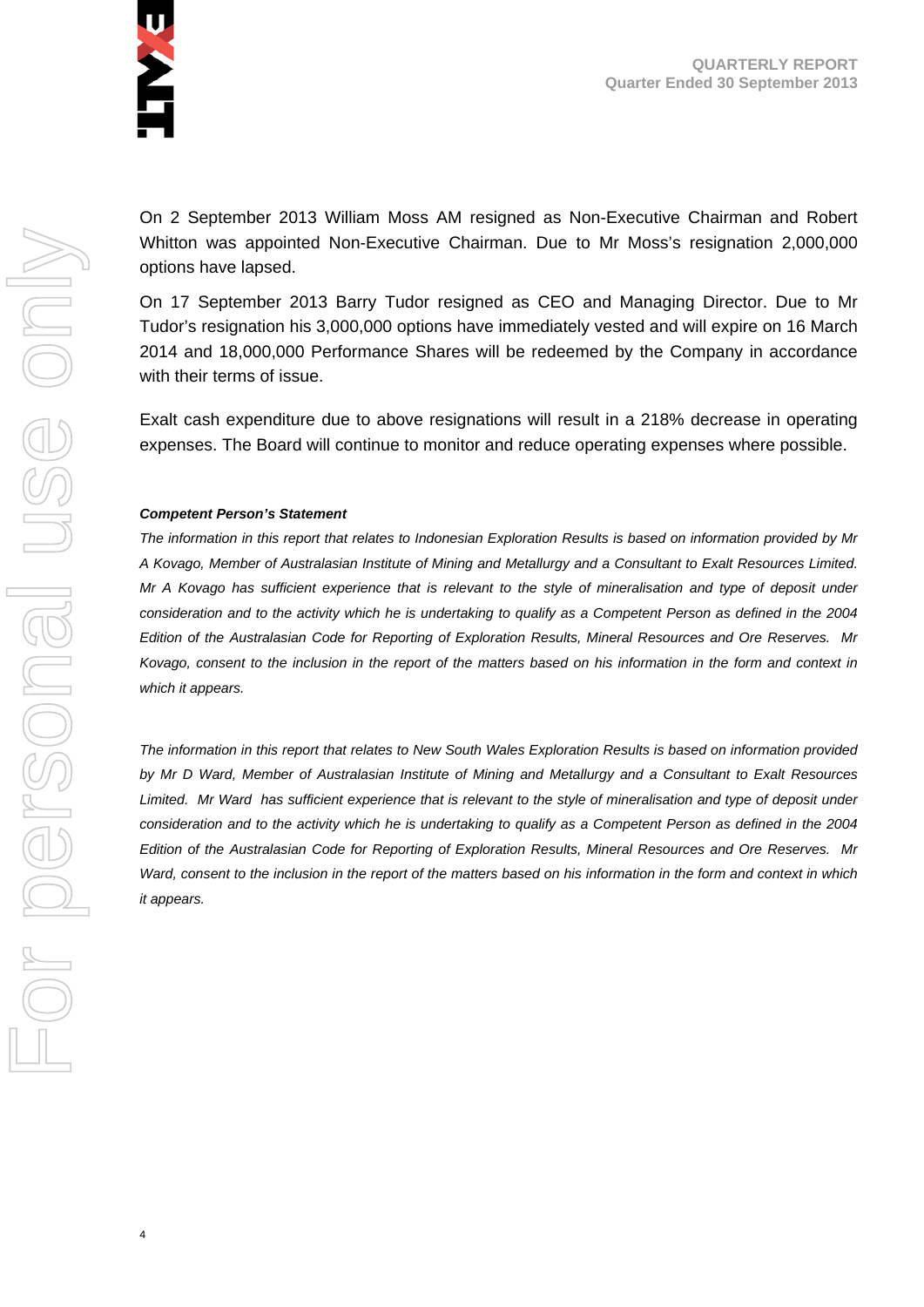

# **Appendix 5B**

# Mining exploration entity quarterly report

Introduced 01/07/96 Origin Appendix 8 Amended 01/07/97, 01/07/98, 30/09/01, 01/06/10, 17/12/10

Name of entity

#### EXALT RESOURCES LTD

ABN

Quarter ended ("current quarter")

17 145 327 617 30 SEPTEMBER 2013

#### Consolidated statement of cash flows

| Cash flows related to operating activities |                                                                                | Current quarter<br>\$A'000 | Year to date<br>(3 months)<br>\$A'000 |
|--------------------------------------------|--------------------------------------------------------------------------------|----------------------------|---------------------------------------|
| 1.1                                        | Receipts from product sales and related<br>debtors                             |                            |                                       |
| 1.2                                        | Payments for (a) exploration & evaluation<br>(b) development<br>(c) production | (332)                      | (332)                                 |
|                                            | (d) administration                                                             | (1,019)                    | (1,019)                               |
| 1.3<br>1.4                                 | Dividends received<br>Interest and other items of a similar nature<br>received | 16                         | 16                                    |
| 1.5<br>1.6                                 | Interest and other costs of finance paid<br>Income taxes paid                  |                            |                                       |
| 1.7                                        | Other (provide details if material)<br>Other working capital                   |                            |                                       |
|                                            |                                                                                | (1, 335)                   | (1, 335)                              |
|                                            | <b>Net Operating Cash Flows</b>                                                |                            |                                       |
|                                            | Cash flows related to investing activities                                     |                            |                                       |
| 1.8                                        | Payment for purchases of:                                                      | (27)                       | (27)                                  |
|                                            | (a) prospects                                                                  | $(-)$                      | $(\cdot)$                             |
|                                            | (b) ODNI prospect                                                              | (3)                        | (3)                                   |
|                                            | (c) other fixed assets                                                         |                            |                                       |
| 1.9                                        | Proceeds from sale of:<br>(a) prospects<br>(b) equity investments              |                            |                                       |
|                                            | (c) other fixed assets                                                         |                            |                                       |
| 1.10                                       | Loans to other entities                                                        |                            |                                       |
| 1.11                                       | Loans repaid by other entities                                                 |                            |                                       |
| 1.12                                       | Other (provide details if material)                                            |                            |                                       |
|                                            | Net investing cash flows                                                       | (30)                       | (30)                                  |
| 1.13                                       | Total operating and investing cash flows<br>(carried forward)                  | (1, 365)                   | (1, 365)                              |

5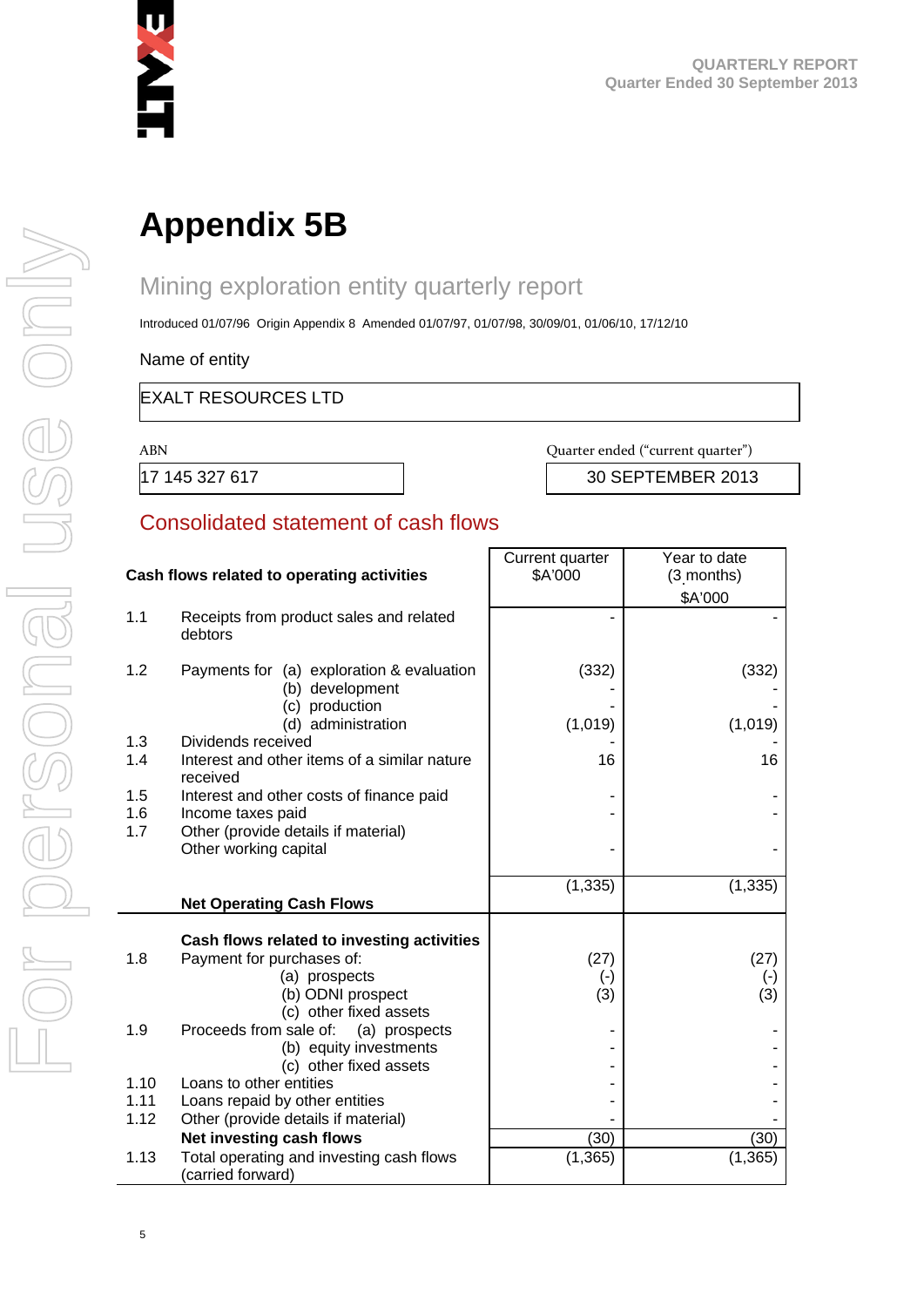

| 1.13                                         | Total operating and investing cash flows<br>(brought forward)                                                                                                                                                                                                                     | (1, 365) | $\left( 1,365\right)$ |
|----------------------------------------------|-----------------------------------------------------------------------------------------------------------------------------------------------------------------------------------------------------------------------------------------------------------------------------------|----------|-----------------------|
| 1.14<br>1.15<br>1.16<br>1.17<br>1.18<br>1.19 | Cash flows related to financing activities<br>Proceeds from issues of shares, options,<br>etc.<br>Proceeds from sale of forfeited shares<br>Proceeds from borrowings<br>Repayment of borrowings<br>Dividends paid<br>Other (provide details if material)<br>Capital raising costs |          |                       |
|                                              | Net financing cash flows                                                                                                                                                                                                                                                          |          |                       |
|                                              | Net increase (decrease) in cash held                                                                                                                                                                                                                                              | (1, 365) | (1,365)               |
| 1.20<br>1.21                                 | Cash at beginning of quarter/year to date<br>Exchange rate adjustments to item 1.20                                                                                                                                                                                               | 2,974    | 2,974                 |
| 1.22                                         | Cash at end of quarter                                                                                                                                                                                                                                                            | 1,609    | 1,609                 |

# Payments to directors of the entity and associates of the directors

|      |                                                                  | Curent quarter |
|------|------------------------------------------------------------------|----------------|
|      |                                                                  | \$A'000        |
| 1.23 | Aggregate amount of payments to the parties included in item 1.2 | 595            |
| 1.24 | Aggregate amount of loans to the parties included in item 1.10   |                |
| 1.25 | Explanation necessary for an understanding of the transactions   |                |

These payments include Non-Executive Director Fees and Salary paid for the Managing Director.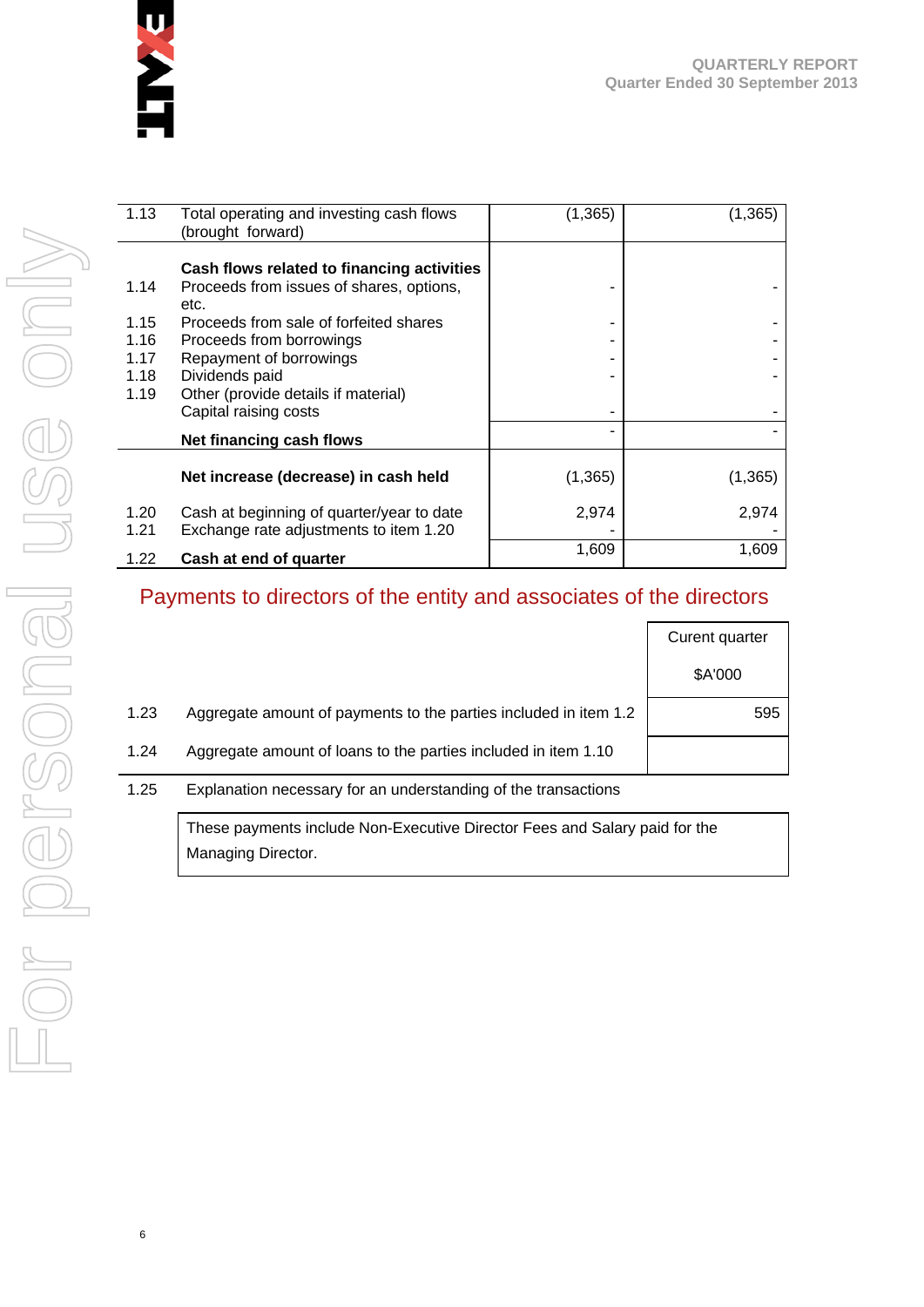

### Non-cash financing and investing activities

- 2.1 Details of financing and investing transactions which have had a material effect on consolidated assets and liabilities but did not involve cash flows
- 2.2 Details of outlays made by other entities to establish or increase their share in projects in which the reporting entity has an interest

# Financing facilities available

*Add notes as necessary for an understanding of the position.* 

3.1 Loan facilities

| Amount available<br>$A'$ 000 | Amount used<br>$A'$ ooo |
|------------------------------|-------------------------|
|                              |                         |
|                              |                         |

3.2 Credit standby arrangements

#### Estimated cash outflows for next quarter

|     |                            | $A'$ 000 |
|-----|----------------------------|----------|
| 4.1 | Exploration and evaluation | 160      |
| 4.2 | Development                |          |
| 4.3 | Production                 |          |
| 4.4 | Administration             | 210      |
|     | <b>Total</b>               | 370      |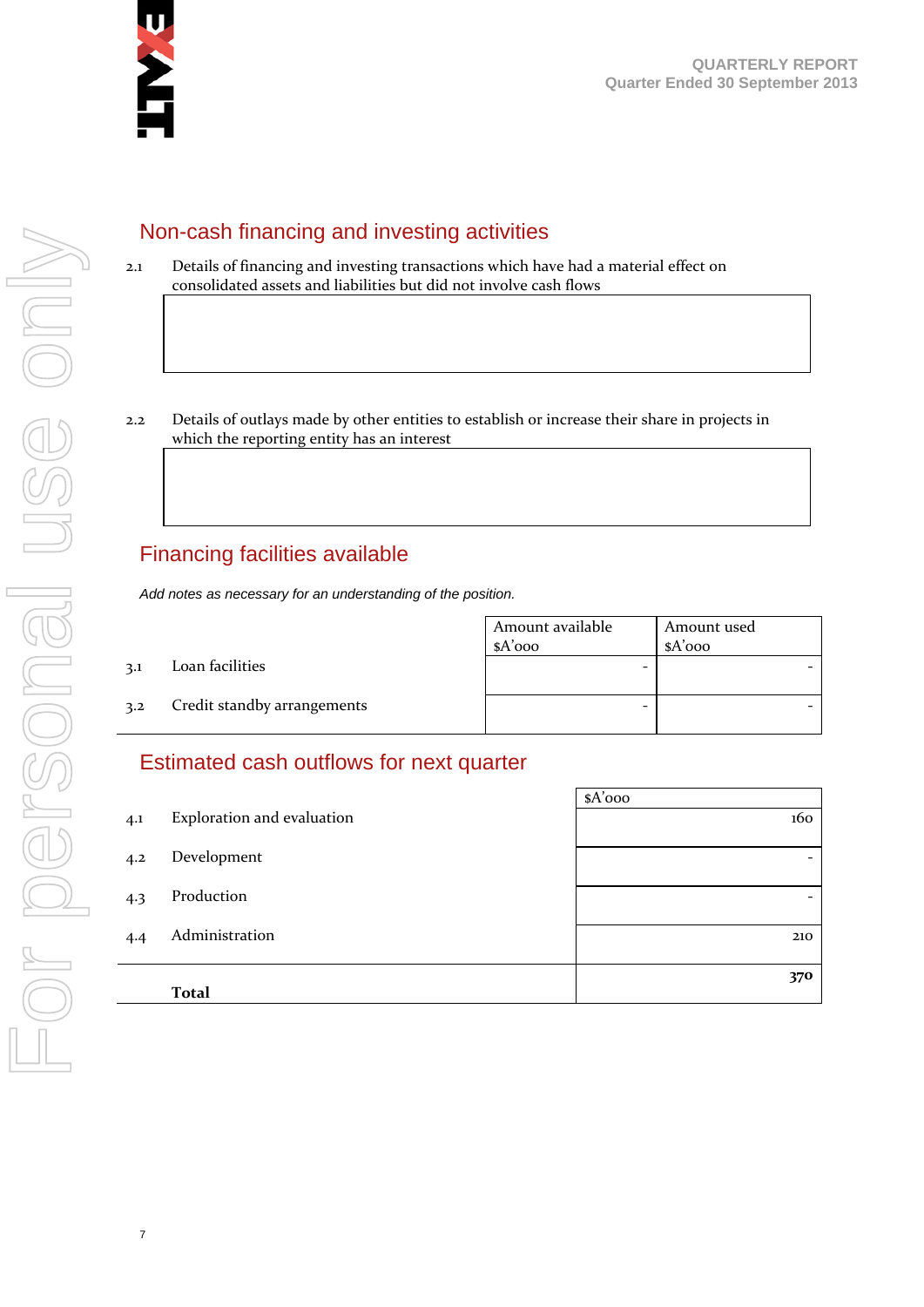

# Reconciliation of cash

|     | Reconciliation of cash at the end of the quarter (as<br>shown in the consolidated statement of cash flows)<br>to the related items in the accounts is as follows. | Current quarter<br>$A'$ 000 | Previous quarter<br>$A'$ 000 |
|-----|-------------------------------------------------------------------------------------------------------------------------------------------------------------------|-----------------------------|------------------------------|
| 5.1 | Cash on hand and at bank                                                                                                                                          | 27                          | 12                           |
| 5.2 | Deposits at call                                                                                                                                                  | 1,582                       | 2,962                        |
| 5.3 | Bank overdraft                                                                                                                                                    |                             |                              |
| 5.4 | Other (provide details)                                                                                                                                           |                             |                              |
|     | Total: cash at end of quarter (item 1.22)                                                                                                                         | 1,609                       | 2,974                        |

#### Changes in interests in mining tenements

|     |                                                                        | Tenement<br>reference | Nature of interest<br>(note (2)) | Interest at<br>beginning<br>of quarter | Interest at<br>end of<br>quarter |
|-----|------------------------------------------------------------------------|-----------------------|----------------------------------|----------------------------------------|----------------------------------|
| 6.1 | Interests in mining<br>tenements<br>relinquished, reduced<br>or lapsed | Nil                   |                                  |                                        |                                  |
| 6.2 | Interests in mining<br>tenements acquired or<br>increased              | <b>Nil</b>            |                                  |                                        |                                  |

8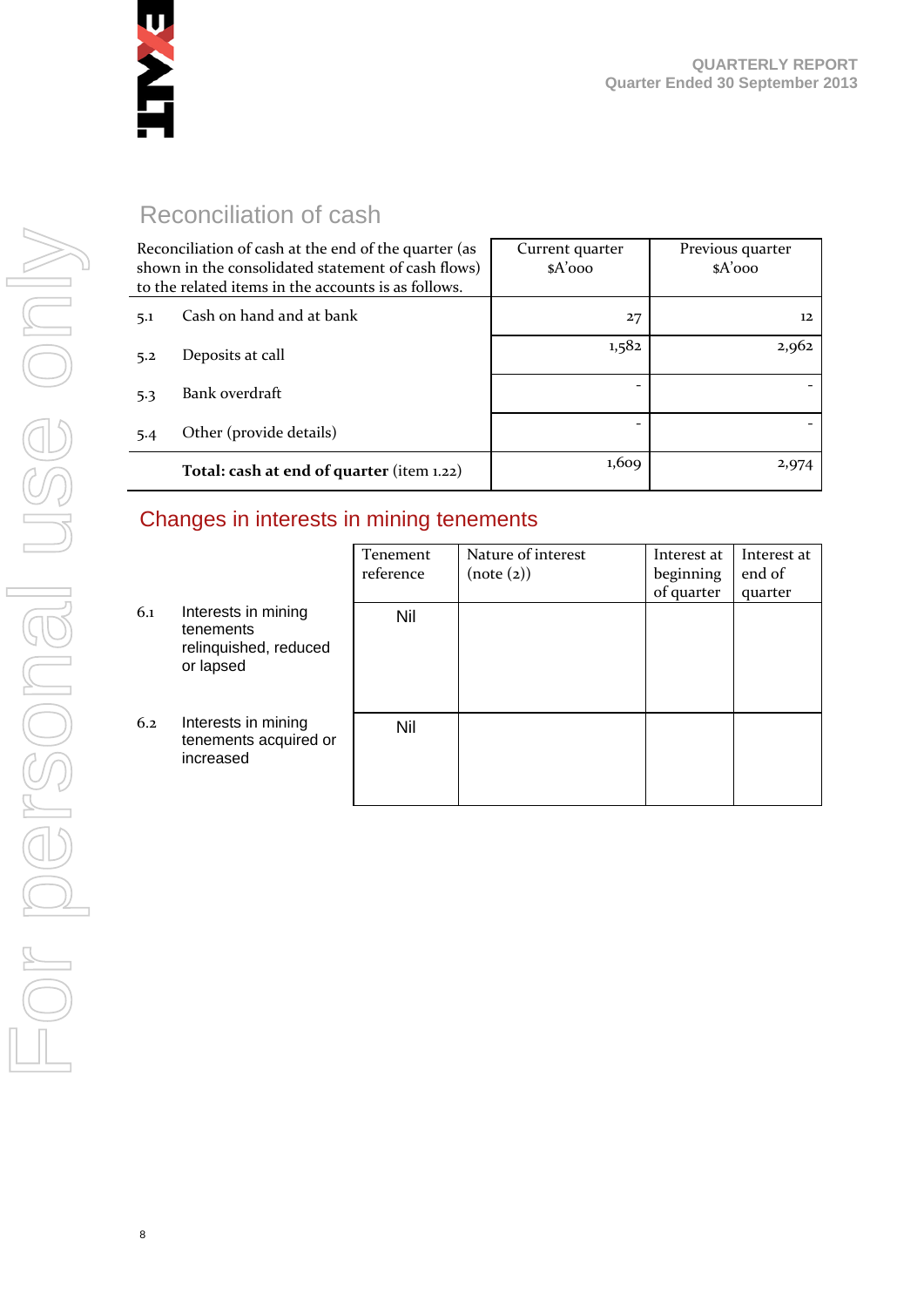

### Issued and quoted securities at end of current quarter

*Description includes rate of interest and any redemption or conversion rights together with prices and dates.* 

|      |                                          | Total      | Number     | Issue price per            | Amount paid up per                   |
|------|------------------------------------------|------------|------------|----------------------------|--------------------------------------|
|      |                                          | number     | quoted     | security (cents)           | security (cents)                     |
| 7.1  | <b>Preference</b><br>*securities         | Nil        |            |                            |                                      |
|      | (description)                            |            |            |                            |                                      |
| 7.2  | Changes during quarter                   |            |            |                            |                                      |
|      | (a) Increases through                    |            |            |                            |                                      |
|      | issues<br>(b) Decreases through          |            |            |                            |                                      |
|      | returns of capital, buy-                 |            |            |                            |                                      |
|      | backs, redemptions                       |            |            |                            |                                      |
| 7.3  | +Ordinary securities                     | 73,205,295 | 56,538,628 |                            |                                      |
| 7.4  | Changes during quarter                   |            |            |                            |                                      |
|      | (a) Increases through<br>issues          | Nil        | Nil        |                            |                                      |
|      | (b) Decreases through                    |            |            |                            |                                      |
|      | returns of capital, buy-                 |            |            |                            |                                      |
| 7.5  | backs<br>*Convertible debt               | Nil        |            |                            |                                      |
|      | securities                               |            |            |                            |                                      |
|      | (description)                            |            |            |                            |                                      |
| 7.6  | Changes during quarter                   |            |            |                            |                                      |
|      | (a) Increases through<br>issues          |            |            |                            |                                      |
|      | (b) Decreases through                    |            |            |                            |                                      |
|      | securities matured,                      |            |            |                            |                                      |
| 7.7  | converted<br><b>Options</b> (description |            |            | Exercise price             | Expiry date                          |
|      | and conversion                           | 61,008,568 | 16,008,568 | ~16M\$0.20                 | 31 December 2015                     |
|      | factor)                                  |            |            | 10M \$0.20                 | 6 December 2014                      |
|      |                                          |            |            | 10M \$0.20                 | 21 November 2014                     |
|      |                                          |            |            | 20M \$0.50                 | 21 November 2015                     |
|      |                                          |            |            | 2.6M \$0.20<br>2.4M \$0.50 | 21 November 2016<br>28 November 2014 |
|      |                                          |            |            |                            |                                      |
|      |                                          |            |            |                            |                                      |
| 7.8  | Issued during quarter                    | Nil        | Nil        |                            |                                      |
| 7.9  | <b>Exercised during</b><br>quarter       | Nil        |            |                            |                                      |
| 7.10 | <b>Expired during</b><br>quarter         | Nil        |            |                            |                                      |
| 7.11 | Performance                              | 88,000,000 |            |                            |                                      |
|      | <b>Shares</b>                            |            |            |                            |                                      |
| 7.12 | (totals only)<br><b>Unsecured notes</b>  |            |            |                            |                                      |
|      | (totals only)                            |            |            |                            |                                      |
|      |                                          |            |            |                            |                                      |